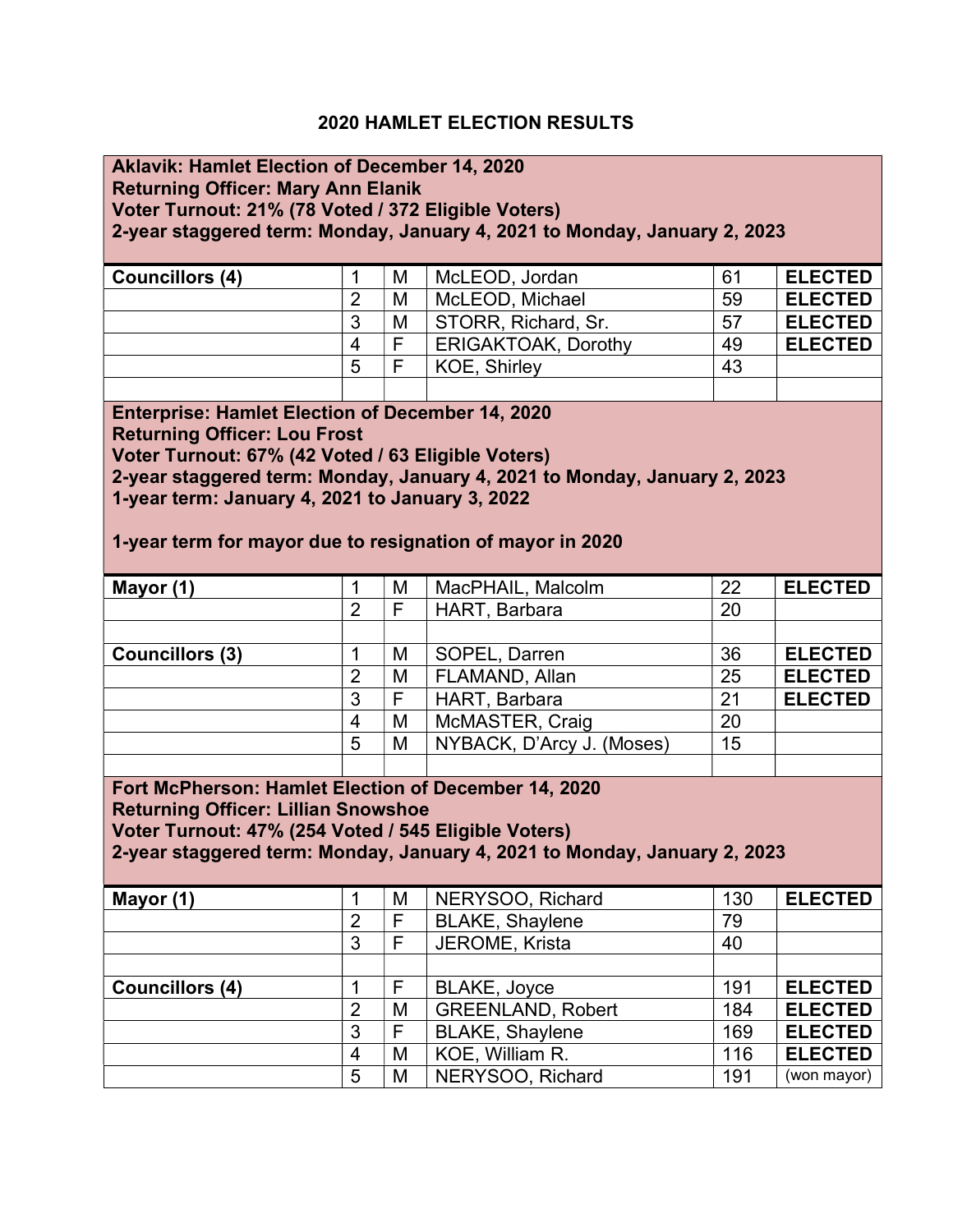### Fort Resolution: Hamlet Election of December 14, 2020 Returning Officer: Natashia Tourangeau Voter Turnout: 34% (106 Voted / 313 Eligible Voters) 2-year staggered term: Monday, January 4, 2021 to Monday, January 2, 2023

| <b>Councillors (3)</b> |   | ⊏ | VILLENEUVE, Cindy | 80 | <b>ELECTED</b> |
|------------------------|---|---|-------------------|----|----------------|
|                        | ⌒ | M | UNKA. Thomas      | 65 | <b>ELECTED</b> |
|                        | 3 | F | McKAY, Angela     | 56 | <b>ELECTED</b> |
|                        | Δ | - | DELORME, Nadine   | 26 |                |
|                        |   |   |                   |    |                |

Paulatuk: Hamlet Election of December 14, 2020 Returning Officer: Gilbert Thrasher Jr. 3-year staggered term: Monday, January 4, 2021 to Monday, January 2, 2023

| <b>Councillors (4)</b> |          | M | <b>GREEN, Jermaine</b>        | <b>ACCLAIMED</b> |
|------------------------|----------|---|-------------------------------|------------------|
| (Acclaimed)            |          | M | REIDFORD, Jason               | <b>ACCLAIMED</b> |
|                        | 3        | M | <b>RUBERN, Albert</b>         | <b>ACCLAIMED</b> |
|                        | $\Delta$ | M | <b>THRASHER, Gilbert, Sr.</b> | <b>ACCLAIMED</b> |

# Sachs Harbour: Hamlet Election of December 14, 2020

Returning Officer: Betty Haogak

2-year staggered term: Monday, January 4, 2021 to Monday, January 2, 2023.

| Mayor (1)              |        | M | ANIKINA, Norman     | <b>ACCLAIMED</b> |
|------------------------|--------|---|---------------------|------------------|
| (Acclaimed)            |        |   |                     |                  |
|                        |        |   |                     |                  |
| <b>Councillors (3)</b> |        | M | <b>GULLY, Wayne</b> | <b>ACCLAIMED</b> |
| (Acclaimed)            |        |   | LUCAS, Brenda       | <b>ACCLAIMED</b> |
|                        | ◠<br>J |   | LUCAS, Mariah       | <b>ACCLAIMED</b> |
|                        |        |   |                     |                  |

Tuktoyaktuk: Hamlet Election of December 14, 2020

Returning Officer: Molly Nogasak

2-year staggered term: Monday, January 4, 2021 to Monday, January 2, 2023.

1-year term: Monday, January 4, 2021 to Monday, January 4, 2021.

2-year staggered term for four candidates, & 1-year term for one candidate due to resignation. 1-year term to be determined in January 2021.

| <b>Councillors (5)</b> |   | Е | <b>GORDON-RUBEN, Tianna</b> | <b>ACCLAIMED</b> |
|------------------------|---|---|-----------------------------|------------------|
| (Acclaimed)            |   | M | LUNDRIGAN, Shawn            | <b>ACCLAIMED</b> |
|                        | 3 | M | RADDI, Tyrone               | <b>ACCLAIMED</b> |
|                        | 4 | M | <b>STEVENS, James</b>       | <b>ACCLAIMED</b> |
|                        | 5 | M | YAKELEYA, Ryan              | <b>ACCLAIMED</b> |
|                        |   |   |                             |                  |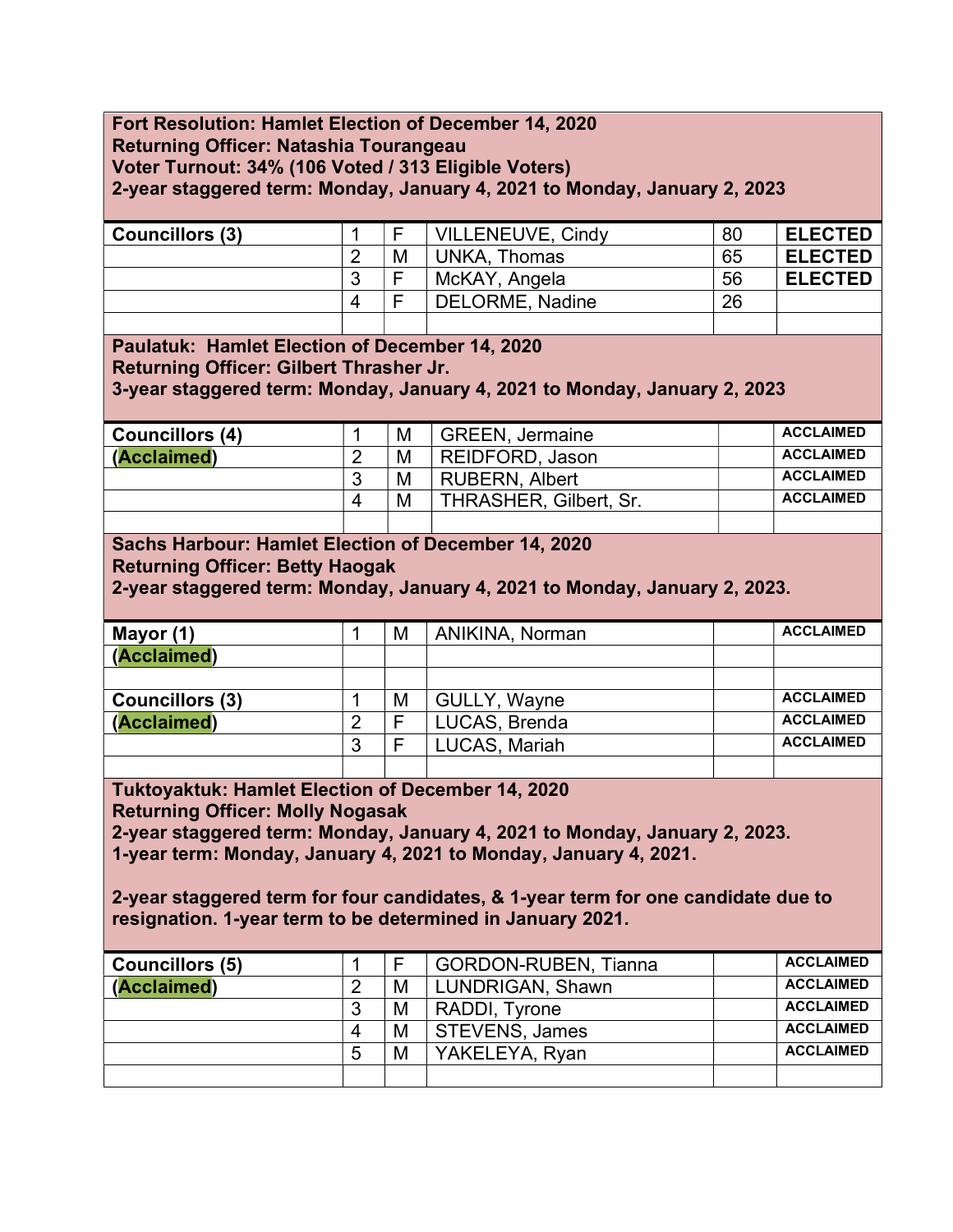### Tulita: Hamlet Election of December 14, 2020 Returning Officer: Beatrice Salopree Voter Turnout: 58% (170 Voted / 294 Eligible Voters) 3-year term: Monday, January 4, 2021 to Monday, January 2, 2023.

| Mayor (1)                          | 1              | M | YALLEE, Douglas             | 96  | <b>ELECTED</b> |  |  |  |  |  |  |  |
|------------------------------------|----------------|---|-----------------------------|-----|----------------|--|--|--|--|--|--|--|
|                                    | $\overline{2}$ | M | LENNIE, Wilfred, Sr.        | 68  |                |  |  |  |  |  |  |  |
|                                    |                |   |                             |     |                |  |  |  |  |  |  |  |
| <b>Councillors (8)</b>             | 1              | F | <b>BERNARDE, Angela</b>     | 115 | <b>ELECTED</b> |  |  |  |  |  |  |  |
|                                    | $\overline{2}$ | F | <b>HORASSI, Sally Ann</b>   | 110 | <b>ELECTED</b> |  |  |  |  |  |  |  |
|                                    | 3              | M | MENDO, James                | 88  | <b>ELECTED</b> |  |  |  |  |  |  |  |
|                                    | 4              | M | McPHERSON, Robert           | 85  | <b>ELECTED</b> |  |  |  |  |  |  |  |
|                                    | 5              | M | <b>ANDREW, William</b>      | 83  | <b>ELECTED</b> |  |  |  |  |  |  |  |
|                                    | 6              | M | KODAKIN-YAKELEYA, Carl, Jr. | 80  | <b>ELECTED</b> |  |  |  |  |  |  |  |
|                                    | $\overline{7}$ | F | <b>FRASER, Candice</b>      | 77  | <b>ELECTED</b> |  |  |  |  |  |  |  |
|                                    | 8              | M | <b>ERIGAKTUK, Archie</b>    | 76  | <b>ELECTED</b> |  |  |  |  |  |  |  |
|                                    | 9              | F | DOCTOR, Dyanne              | 71  |                |  |  |  |  |  |  |  |
|                                    | 10             | M | <b>ANDREW, Walter</b>       | 70  |                |  |  |  |  |  |  |  |
|                                    | 11             | F | LENNIE, Lori Ann            | 63  |                |  |  |  |  |  |  |  |
|                                    | 12             | M | <b>KUNKEL, Terrence</b>     | 57  |                |  |  |  |  |  |  |  |
|                                    | 13             | M | KENNY, Edward               | 47  |                |  |  |  |  |  |  |  |
|                                    | 14             | F | LENNIE, Mary Rose           | 41  |                |  |  |  |  |  |  |  |
|                                    | 15             | F | BAYHA-MacCAULEY, Janet      | 38  |                |  |  |  |  |  |  |  |
|                                    |                |   |                             |     |                |  |  |  |  |  |  |  |
| illedakelatelar Hemalet Elentinu e |                |   |                             |     | 102224         |  |  |  |  |  |  |  |

#### Ulukhaktok: Hamlet Election of December 14, 2020 Returning Officer: Mary Banksland Voter Turnout: 38% (105 Voted / 273 Eligible Voters)

2-year staggered term: Monday, January 4, 2021 to Monday, January 2, 2023.

| Mayor (1)              |   | M | OLIKTOAK, Joshua         | 68 | <b>ELECTED</b> |
|------------------------|---|---|--------------------------|----|----------------|
|                        | 2 | M | NILGAK, Joe              | 37 |                |
|                        |   |   |                          |    |                |
| <b>Councillors (4)</b> |   | M | JANINE, Harvey           | 72 | <b>ELECTED</b> |
|                        | 2 | M | OLIFIE, Gilbert          | 72 | <b>ELECTED</b> |
|                        | 3 | F | EKOOTAK, Helena          | 53 | <b>ELECTED</b> |
|                        | 4 | F | KLENGENBERG, Delma       | 53 | <b>ELECTED</b> |
|                        | 5 | F | <b>KANAYOK, Margaret</b> | 49 |                |
|                        | 6 | M | KUPTANA, David           | 41 |                |
|                        | 7 | F | EKPAKOHAK, Jean          | 40 |                |
|                        | 8 | F | JOSS, Celine             | 22 |                |